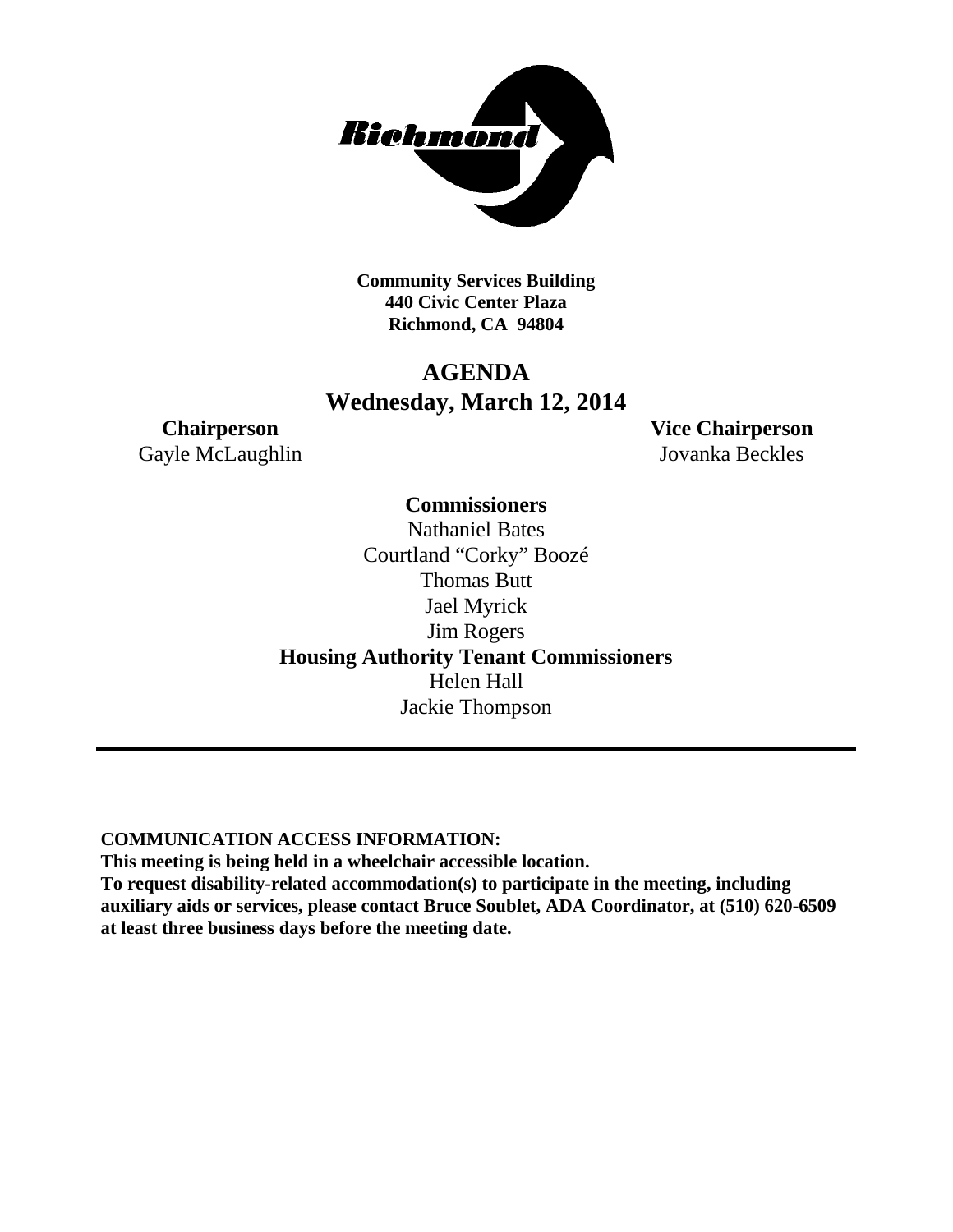# **MEETING PROCEDURES**

The City of Richmond encourages community participation at its Housing Authority meetings and has established procedures that are intended to accommodate public input in a timely and time-sensitive way. As a courtesy to all members of the public who wish to participate in Housing Authority meetings, please observe the following procedures:

PUBLIC COMMENT ON AGENDA ITEMS: Anyone who desires to address the Commissioners on items appearing on the agenda must complete and file a pink speaker's card with the City Clerk prior to the Commissioner's consideration of the item. Once the City Clerk has announced the item and discussion has commenced, no person shall be permitted to speak on the item other than those persons who have submitted their names to the City Clerk. Your name will be called when the item is announced for discussion. Each speaker will be allowed TWO (2) MINUTES to address the Commissioners on items listed on the agenda.

Any law enforcement officer on duty or whose service is commanded by the presiding officer shall be Sergeant-at-Arms of the Council meetings. He/she, or they, shall carry out all orders and instructions given by the presiding officer for the purpose of maintaining order and decorum at the Council meetings (City Council Rules of Procedure and Order Section III F, RMC Section  $2.12.030$ .